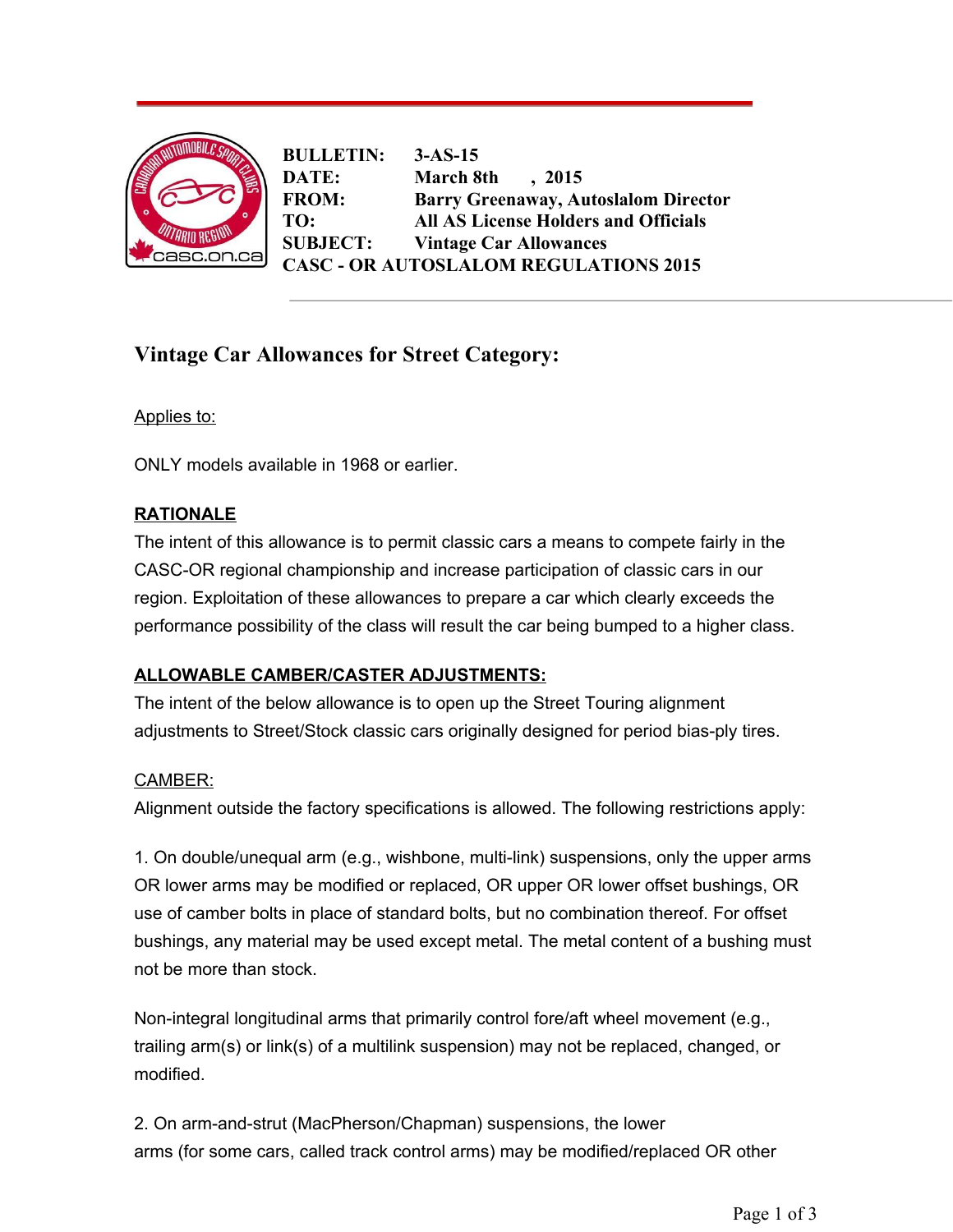methods of camber adjustment as may be used, as follows but not both:

Adjustable camber plates may be installed at the top of the strut and the original upper mounting holes may be slotted. The drilling of holes in order to perform the installation is permitted. The center clearance hole may not be modified. Any type of bearing or bushing may be used in the

adjustable camber plate attachment to the strut. The installation may incorporate an alternate upper spring perch/seat and/or mounting block (bearing mount). Any ride height change resulting from installation of camber plates is not allowed.

The replacement arms or mounts must attach to the original standard mounting points. The track control arm end attached to the cross member may use a spherical bearing (rod end) as the means of length adjustment for camber. Intermediate mounting points (e.g.,shock/spring

mounts) may not be moved or relocated on the arm, except as incidental to the camber adjustment. The knuckle/bearing housing/spindle assembly cannot be modified or replaced.

The strut's lower integral mounting bracket, for attachment to the upright or spindle, is unrestricted provided it attaches to the standard location. Any resulting change to the position of the strut centerline is allowed. Such brackets shall serve no other purpose. This does not allow for changes to the integral steering arm on cars that have the steering arm integrated with the strut body.

Caster may be adjusted by modification or replacement of existing brackets which locate control pivots and bolt to the chassis or subframe structure. Any resulting change in the vertical position of the pivot points must remain within 1.0" (25.4 mm) of the original location.

For arm-and-strut suspensions, caster changes resulting from the use of camber plates are permitted.

#### WHEEL & TIRE ALLOWANCES (STREET CATEGORY ONLY)

In addition to the +/- 1" diameter rule, classic cars are permitted to use either 14" or stock size as their starting diameter (in recognition of the fact that EHP tires are not available in less than 14" sizes)

Up to 6" wide (or stock width) wheels are permitted. Wheel offset is open.

Inner fender lip rolls and adjustment of fender liners are permitted. The outer profile of